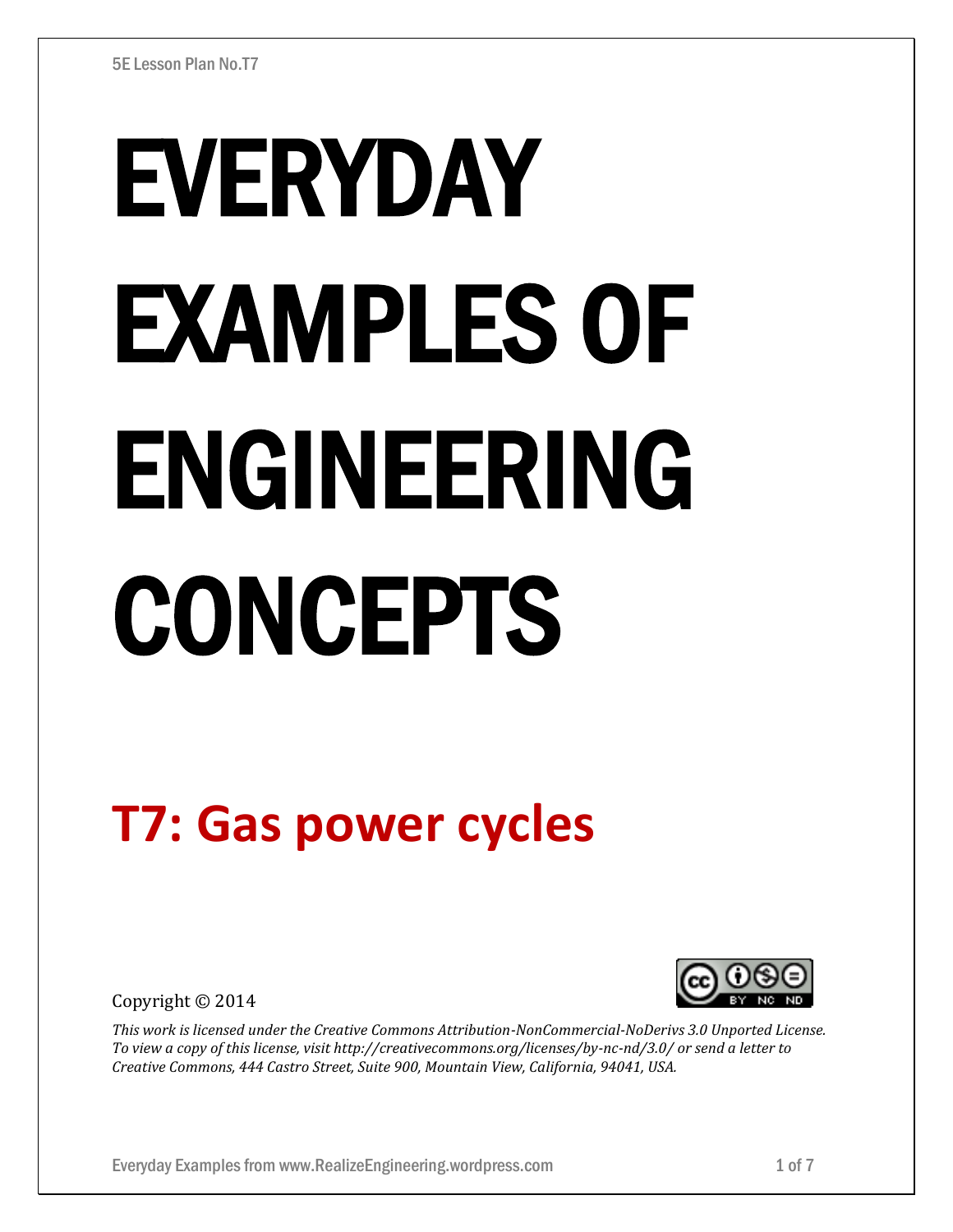*This is an extract from 'Real Life Examples in Thermodynamics: Lesson plans and solutions' edited by Eann A. Patterson, first published in 2010 (ISBN:* 978-0-9842142-1-1*) and contains suggested exemplars within lesson plans for Sophomore Thermodynamics Courses. They were prepared as part of the NSF-supported project (#0431756) entitled: "Enhancing Diversity in the Undergraduate Mechanical Engineering Population through Curriculum Change".* 

# **INTRODUCTION**

## (from *'Real Life Examples in Thermodynamics: Lesson plans and solutions'*)

These notes are designed to enhance the teaching of a sophomore level course in thermodynamics, increase the accessibility of the principles, and raise the appeal of the subject to students from diverse backgrounds. The notes have been prepared as skeletal lesson plans using the principle of the 5Es: Engage, Explore, Explain, Elaborate and Evaluate. The 5E outline is not original and was developed by the Biological Sciences Curriculum Study<sup>1</sup> in the 1980s from work by Atkin & Karplus<sup>2</sup> in 1962. Today this approach is considered to form part of the constructivist learning theory<sup>3</sup>.

These notes are intended to be used by instructors and are written in a style that addresses the instructor, however this is not intended to exclude students who should find the notes and examples interesting, stimulating and hopefully illuminating, particularly when their instructor is not utilizing them. In the interest of brevity and clarity of presentation, standard derivations, common tables/charts, and definitions are not included since these are readily available in textbooks which these notes are not intended to replace but rather to supplement and enhance. Similarly, it is anticipated that these lesson plans can be used to generate lectures/lessons that supplement those covering the fundamentals of each topic.

This is the third in a series of such notes. The others are entitled 'Real Life Examples in Mechanics of Solids' (ISBN: 978-0-615-20394-2), 'Real Life Examples in Dynamics'(ISBN: 978-0-9842142-0-4).

### **Acknowledgements**

Many of these examples have arisen through lively discussion in the consortium supported by the NSF grant (#0431756) on "Enhancing Diversity in the Undergraduate Mechanical Engineering Population through Curriculum Change" and the input of these colleagues is cheerfully acknowledged as is the support of National Science Foundation. The comments on an early draft made by Robert D. Handscombe of Handscombe Associates are gratefully acknowledged.

#### Eann A. Patterson

 $\overline{a}$ 

*A.A. Griffith Chair of Structural Materials and Mechanics School of Engineering, University of Liverpool, Liverpool, UK & Royal Society Wolfson Research Merit Award Recipient+*

<sup>&</sup>lt;sup>1</sup> Engleman, Laura (ed.), *The BSCS Story: A History of the Biological Sciences Curriculum Study*. Colorado Springs: BSCS, 2001.

<sup>2</sup> Atkin, J. M. and Karplus, R. (1962). Discovery or invention? *Science Teacher* 29(5): 45.

<sup>3</sup> e.g. Trowbridge, L.W., and Bybee, R.W., *Becoming a secondary school science teacher*. Merrill Pub. Co. Inc., 1990.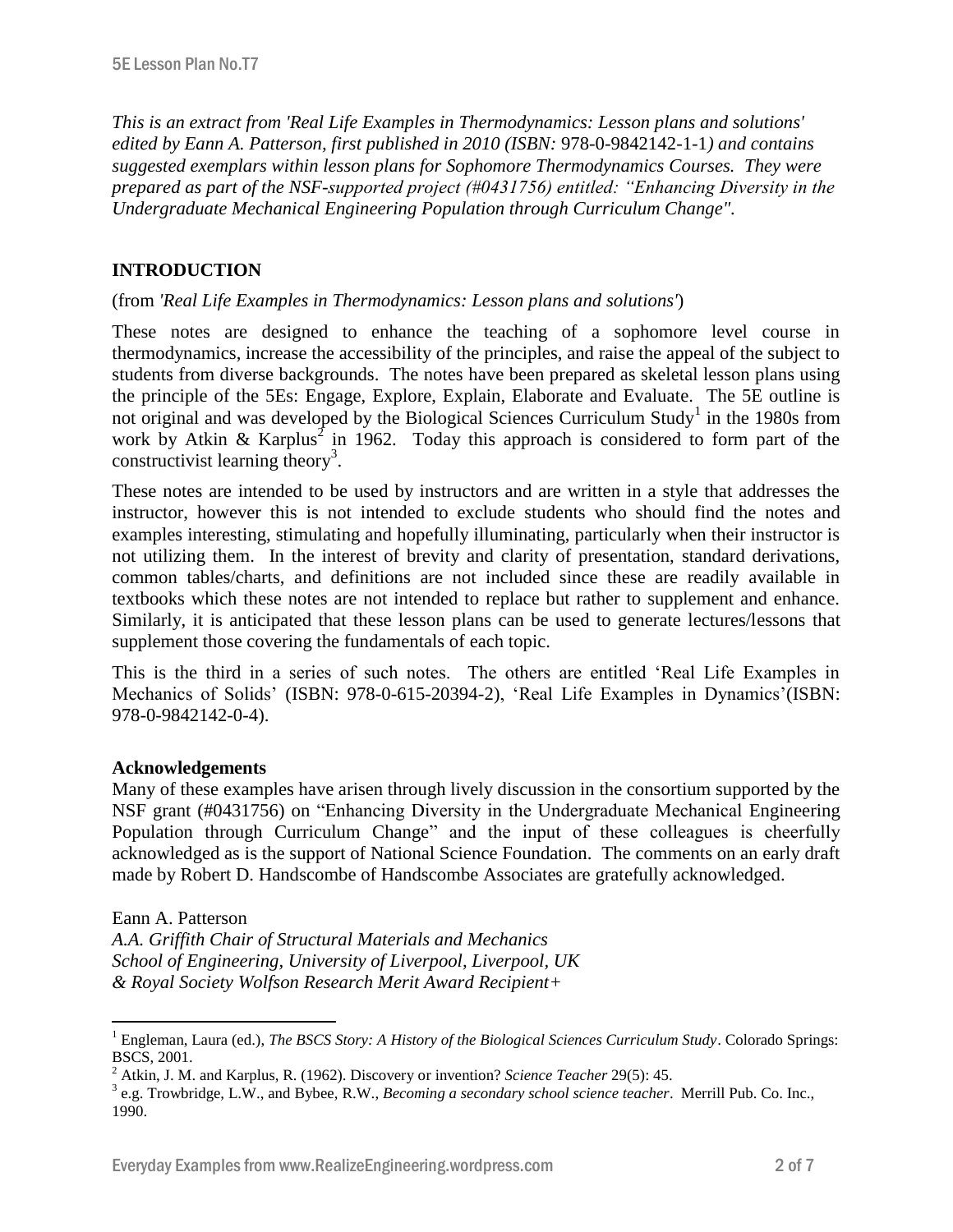# **POWER CYCLES**

#### 7. Topic**: Gas power cycles**

#### **Engage:**

If you have a cut-away internal combustion engine in your department, then arrange for it to be delivered to your class. In addition, or alternatively, you can show an animation of a four-stroke engine by searching in Youtube for 'Awesome Engine Animation'<sup>4</sup> or try: [www.animatedengines.com/otto.shtml](http://www.animatedengines.com/otto.shtml) or [auto.howstuffworks.com/engine1.htm](http://auto.howstuffworks.com/engine1.htm)



*Department of Mechanical Engineering at Michigan State University loaned one its cut-away engines to the Art Program at Okemos High School, Michigan to use as inspiration for a series of paintings. Two of the paintings, by Christine Budd (left) and Ed Emmerich (right), are reproduced above; all of the paintings are on display at MSU.*

### **Explore:**

Explain the processes underway in each stroke of the engine. On the Animated Engines website you can control the speed of the cycle which allows you to explore the process in more detail.

### **Explain:**

 $\overline{a}$ 

Discuss how an internal combustion engine (or a jet engine) differs from the vapor power cycle used in a power station because (a) the working fluid always remains in the gaseous phase and; (b) it is an open cycle (as opposed to closed cycle) in which the working fluid is replaced at the end of each cycle instead of recycled.

However, the ideal closed vapor power cycle and ideal open gas cycles look remarkably similar when plotted on a temperature-entropy  $(T-s)$  diagram with the closed cycle operating between two pressures and the open cycle between two specific volumes.

<sup>4</sup> http://www.youtube.com/watch?v=OXd1PlGur8M&NR=1&feature=fvwp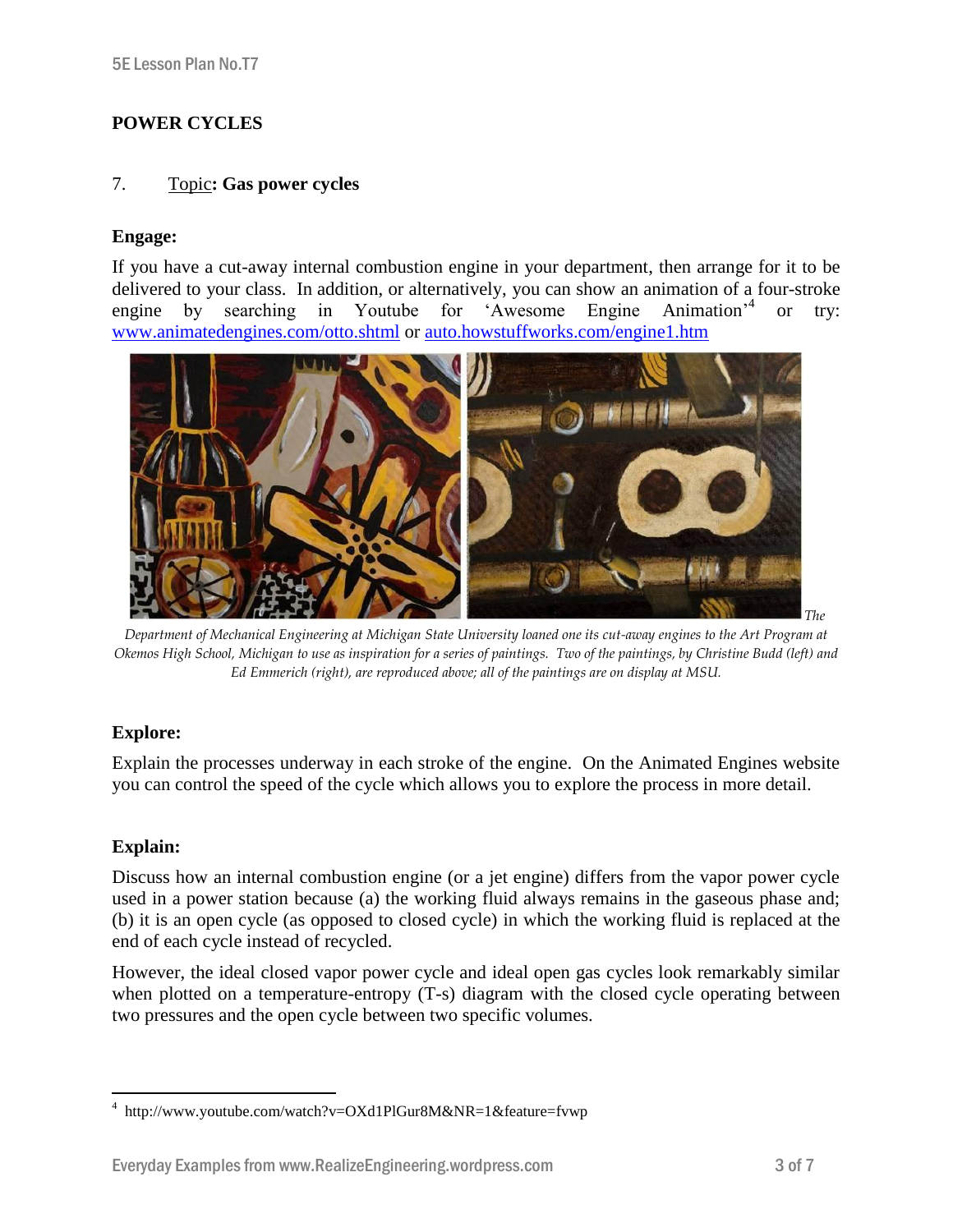

In an open power cycle,  $\mathbb{O}(-2)$  is an isentropic compression of the fuel-air mixture by the piston,  $\circled{2}$  is a constant volume heat transfer (addition) during combustion of the fuel,  $\circled{3}$  – $\circled{9}$  is an isentropic expansion as the piston is pushed down the cylinder and  $\Phi$ - $\Phi$  is a constant-volume heat transfer (rejection) as the exhaust gases are pushed out of the cylinder.

#### **Elaborate:**

*r v*

An Otto engine takes in air from its surroundings so that:

State 1:  $P_1 = 101 \text{ kPa}$  and  $T_1 = 21 \text{ °C} = 294 \text{ K}$  these values can be used in the thermodynamic tables<sup>5</sup> to obtain the internal energy,  $u_1 = 209.774 \text{ kJ/kg}$  and the relative specific volume,  $v_{r1} = 653.54$  of air as an ideal gas.

Process  $\mathbb{O}$ - $\mathbb{O}$ : (an isentropic compression)

If an Otto engine has a compression ratio,  $r = 9$ ,

then 
$$
r = \frac{v_1}{v_2} = \frac{v_{r1}}{v_{r2}} = 9
$$
 and  

$$
r = \frac{v_{r1}}{v_2} = \frac{v_{r2}}{v_{r2}} = 9
$$
 and

hence from the thermodynamic tables<sup>6</sup>:  $T_2 = 689.9$  K and  $u_2 = 504.015$  kJ/kg.

Now, 
$$
\frac{P_2 v_2}{T_2} = \frac{P_1 v_1}{T_1}
$$
 so  $P_2 = P_1 \frac{V_1}{V_2} \left(\frac{T_2}{T_1}\right) = P_1 r \left(\frac{T_2}{T_1}\right) = 101 \times 9 \times \left(\frac{689.9}{294}\right) = 2133 \text{ kPa}$ 

Process  $\mathcal{Q}-\mathcal{Q}$ : (*constant volume heat transfer*)



 5 <http://v5.sdsu.edu/testhome/Test/solve/basics/tables/tables.html>

<sup>&</sup>lt;sup>6</sup> <http://v5.sdsu.edu/testhome/Test/solve/basics/tables/tables.html>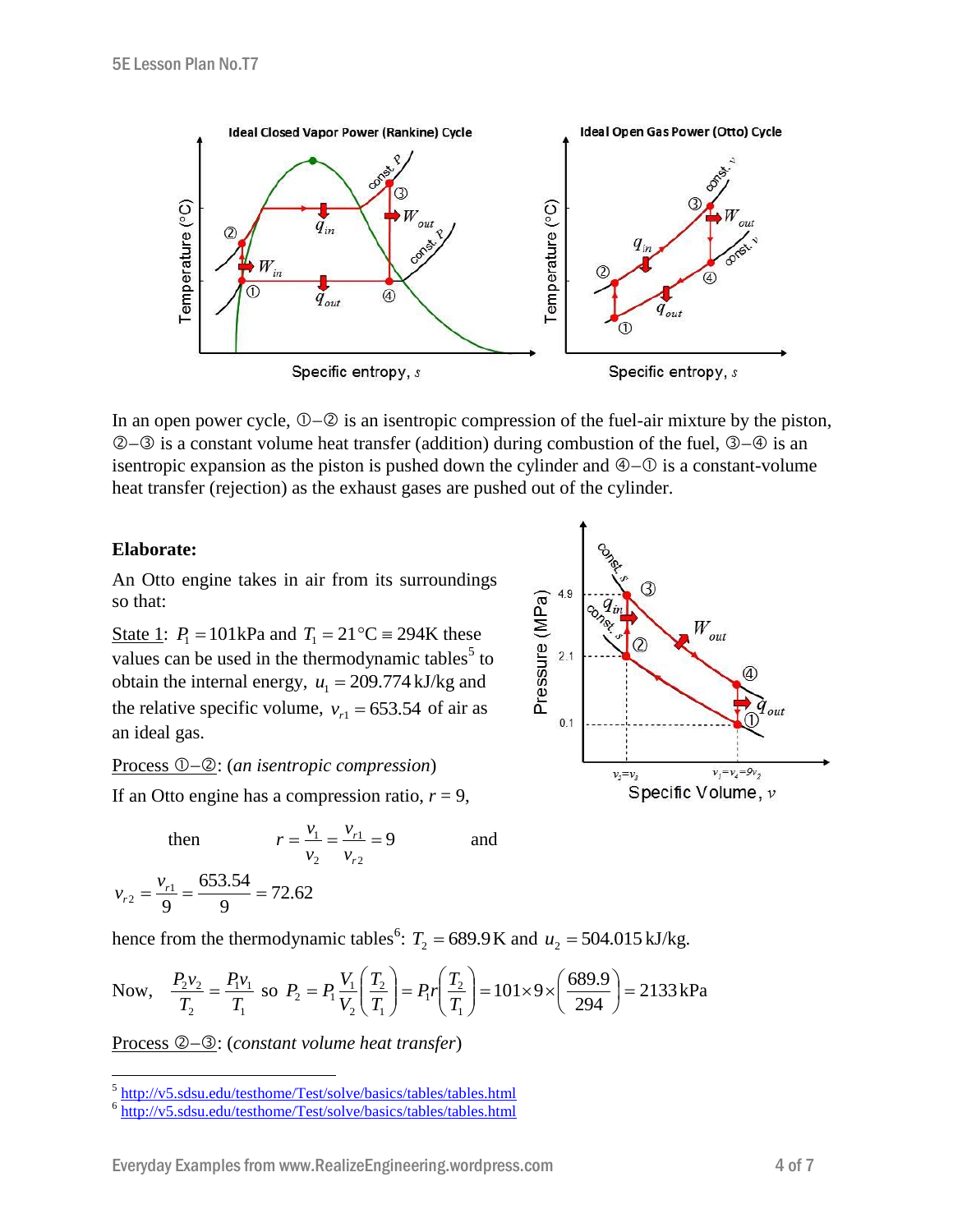If 17g of gasoline (with a Gross Calorific Value,  $GCV = 47,300$  kJ/kg) is injected into the cylinder and completely combusts, then the heat addition will be

$$
q_{in} = m \times GCV = 0.017 \times 47300 = 804.1 \,\text{kJ}
$$

And applying the first law of thermodynamics for the isentropic compression by equating the heat input to the change in internal energy, noting that we can consider internal energy rather than enthalpy for the constant volume process,

$$
q_{in} = u_3 - u_2
$$
 so  $u_3 = q_{in} + u_2 = 804.1 + 504.015 = 1308.115 \text{ kJ/kg}$ 

so from the thermodynamic tables:  $T_3 = 1610.5$  K and  $v_{r3} = 5.683$ .

Now, 
$$
\frac{P_3 v_3}{T_3} = \frac{P_2 v_2}{T_2}
$$
 so  $P_3 = P_2 \left(\frac{T_3}{T_2}\right) \left(\frac{v_2}{v_3}\right) = 2133 \times \left(\frac{1610.5}{689.9}\right) \times 1 = 4979.26 \text{ kPa}$ 

Process 3–4: (*isentropic expansion*)

Again 
$$
r = \frac{v_4}{v_3} = \frac{v_{r4}}{v_{r3}} = 9
$$
 and  $v_{r4} = rv_{r3} = 9 \times 5.583 = 50.247$ 

so from the thermodynamic tables:  $T_4 = 787.83 \text{ K}$  and  $u_4 = 582.45 \text{ kJ/kg}$ 

Process  $\mathcal{Q}-\mathcal{Q}$ : (*constant-volume heat transfer (rejection)*)

Again, using the first law of thermodynamics to equate heat transfer to the change in internal energy

$$
q_{out} = u_4 - u_1 = 582.45 - 209.774 = 372.676 \text{ kJ/kg}
$$

Finally,

$$
w_{net} = q_{in} - q_{out} = 804.1 - 372.676 = 431.424 \,\mathrm{kJ/kg}
$$

Giving a thermal efficiency,  $\eta_{th} = \frac{W_{net}}{S} = \frac{+51.424}{S} = 0.5365$ 804.1  $=\frac{W_{net}}{W_{net}} = \frac{431.424}{80.444}$ *in*  $a_{th} = \frac{w_{net}}{q_{in}}$  $\eta_{th} = \frac{W_{net}}{W_{tot}} = \frac{431.424}{80.644} = 0.5365$  or 53.6%

### **Evaluate:**

Invite students to attempt the following examples:

#### *Example 7.1*

Given that an ideal diesel engine has a cycle as shown, i.e. the combustion process occurs at constant pressure rather constant volume as in a spark ignition engine:

Determine the cutoff ratio,  $r_c = V_3/V_2$  i.e. the ratio of the volumes after and before combustion at which the ideal diesel engine must operate if it is to achieve the same thermal efficiency with the same fuel input as the spark ignition engine represented by the ideal Otto cycle above but with twice the compression ratio.

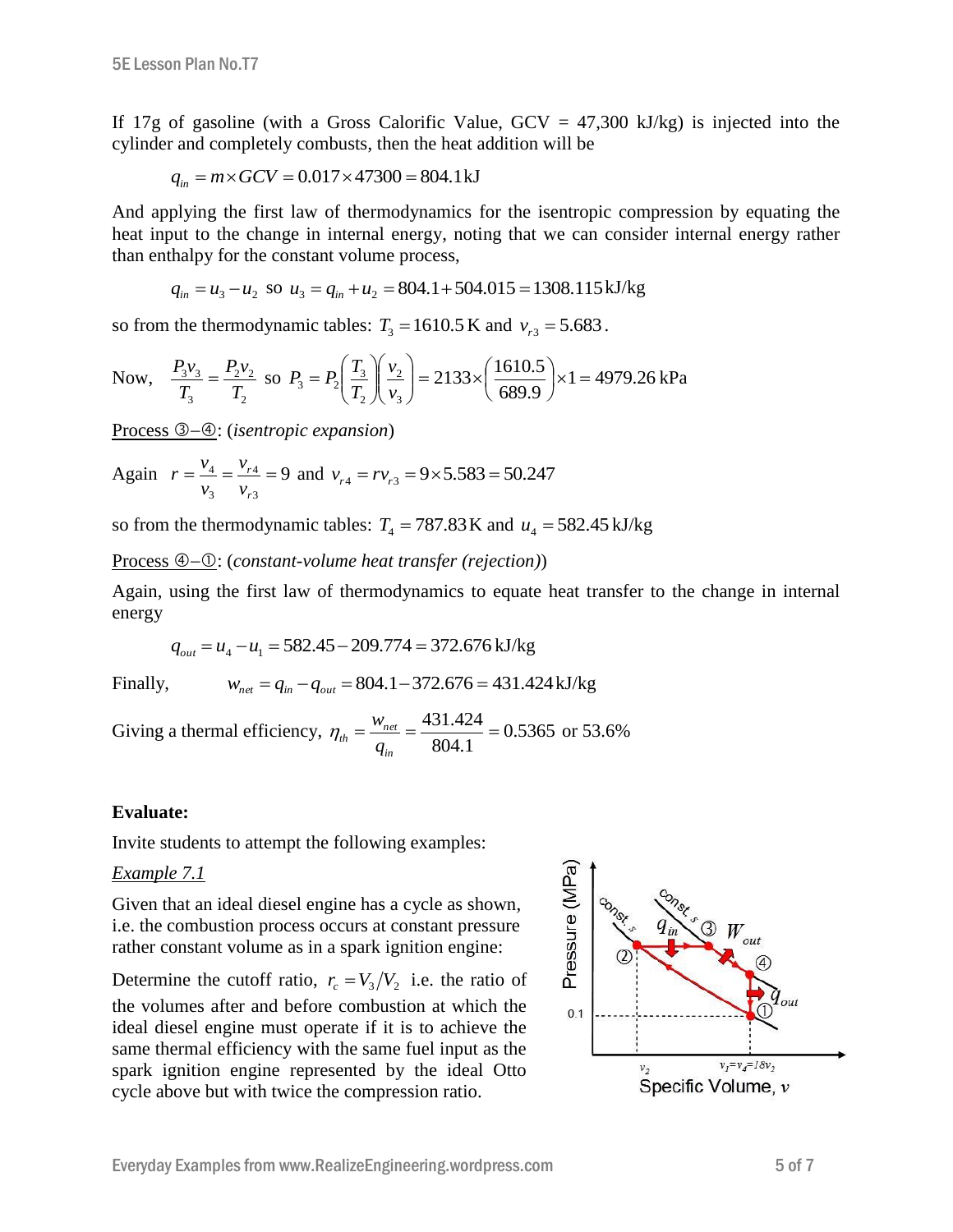#### Solution

By definition: 
$$
\eta_{th} = \frac{W_{net}}{q_{in}}
$$
 and  $\eta_{th} = 0.5365$ ,  $q_{in} = 804.1 \text{ kJ/kg}$ 

so 
$$
w_{net} = \eta_{th} q_{in} = 0.5365 \times 804.1 = 431.424 \text{ kJ/kg}
$$

And  $w_{net} = q_{in} - q_{out}$  so  $q_{out} = q_{in} - w_{net} = 804.1 - 431.424 = 372.676 \text{ kJ/kg}$ 

Also, by applying the first law of thermodynamics

$$
q_{out} = u_4 - u_1 = 372.676 \text{ kJ/kg}
$$
 and  $q_{in} = h_3 - h_2 = 804.1 \text{ kJ/kg}$ 

(note:  $q_{in}$  does not happen at constant volume so it is necessary to use enthalpy, i.e.  $h = u + pv$ )

State 1: remains unchanged, i.e.  $P_1 = 101 \text{ kPa}$  and  $T_1 = 21 \text{ °C} = 294 \text{ K}$  and from thermodynamic tables<sup>15</sup>:  $u_1 = 209.774 \text{ kJ/kg}$  and the relative specific volume,  $v_{r1} = 653.54$ 

So for a compression ratio of 18,  $r = \frac{v_{1}}{1} = \frac{v_{r1}}{1} = 18$ 2 1 2  $=\frac{v_1}{\cdot}=\frac{v_{r1}}{\cdot}$ *r r v v v*  $r = \frac{v_1}{v_1} = \frac{v_{r1}}{v_{r2}} = 18$  and  $v_{r2} = \frac{v_{r1}}{v_{r3}} = \frac{653.54}{10.8} = 36.31$ 18 653.54 18  $r_1 = \frac{v_{r1}}{10} = \frac{0.00334}{10} =$  $v_{r2} = \frac{v}{r}$ 

State 2: given  $v_{r2} = 36.31$  then from the thermodynamic tables:  $T_2 = 882.6$  K and  $h_2 = 894.957$ kJ/kg.

now, 
$$
\frac{P_2 v_2}{T_2} = \frac{P_1 v_1}{T_1}
$$
 so  $P_2 = P_1 r \left(\frac{T_2}{T_1}\right) = 101 \times 18 \times \left(\frac{882.6}{294}\right) = 5457.71 \text{ kPa}$ 

From  $q_{in} = h_3 - h_2 = 804.1 \text{ kJ/kg}$ ,

 $h_3 = q_{in} + h_2 = 804.1 + 894.957 = 1699.057 \text{ kJ/kg}$ 

And from the thermodynamic tables:  $T_3 = 1548.03 \text{ K}$ 

Process ②–③ occurs at constant pressure, so 
$$
\frac{P_2v_2}{T_2} = \frac{P_3v_3}{T_3}
$$
 becomes  $T_3 = \frac{v_3}{v_2}T_2$ 

and, by definition, the cutoff ratio,  $r_c = \frac{r_3}{r_1} = \frac{1.75 \times 0.05}{0.025 \times 0.05} = 1.75$ 882.6 1548.03 2 3 2  $=\frac{v_3}{v_3}=\frac{v_3}{v_3}=\frac{1040.05}{0.000}=\frac{100}{0.000}=\frac{100}{0.000}=\frac{100}{0.000}=\frac{100}{0.000}=\frac{100}{0.000}=\frac{100}{0.000}=\frac{100}{0.000}=\frac{100}{0.000}=\frac{100}{0.000}=\frac{100}{0.000}=\frac{100}{0.000}=\frac{100}{0.000}=\frac{100}{0.000}=\frac{100}{0.000$ *T T v*  $r_c = \frac{v_3}{T} = \frac{T_3}{T} = \frac{1548.03}{882.6} = 1.754$ 

#### *Example 7.2*

The ideal cycle for a gas turbine, known as the Brayton cycle, has a constant pressure process of heat rejection as shown below. If it were operated over the same temperature range as the diesel engine in the previous example but with the pressure ratio of the Otto cycle above, what would be the thermal efficiency?